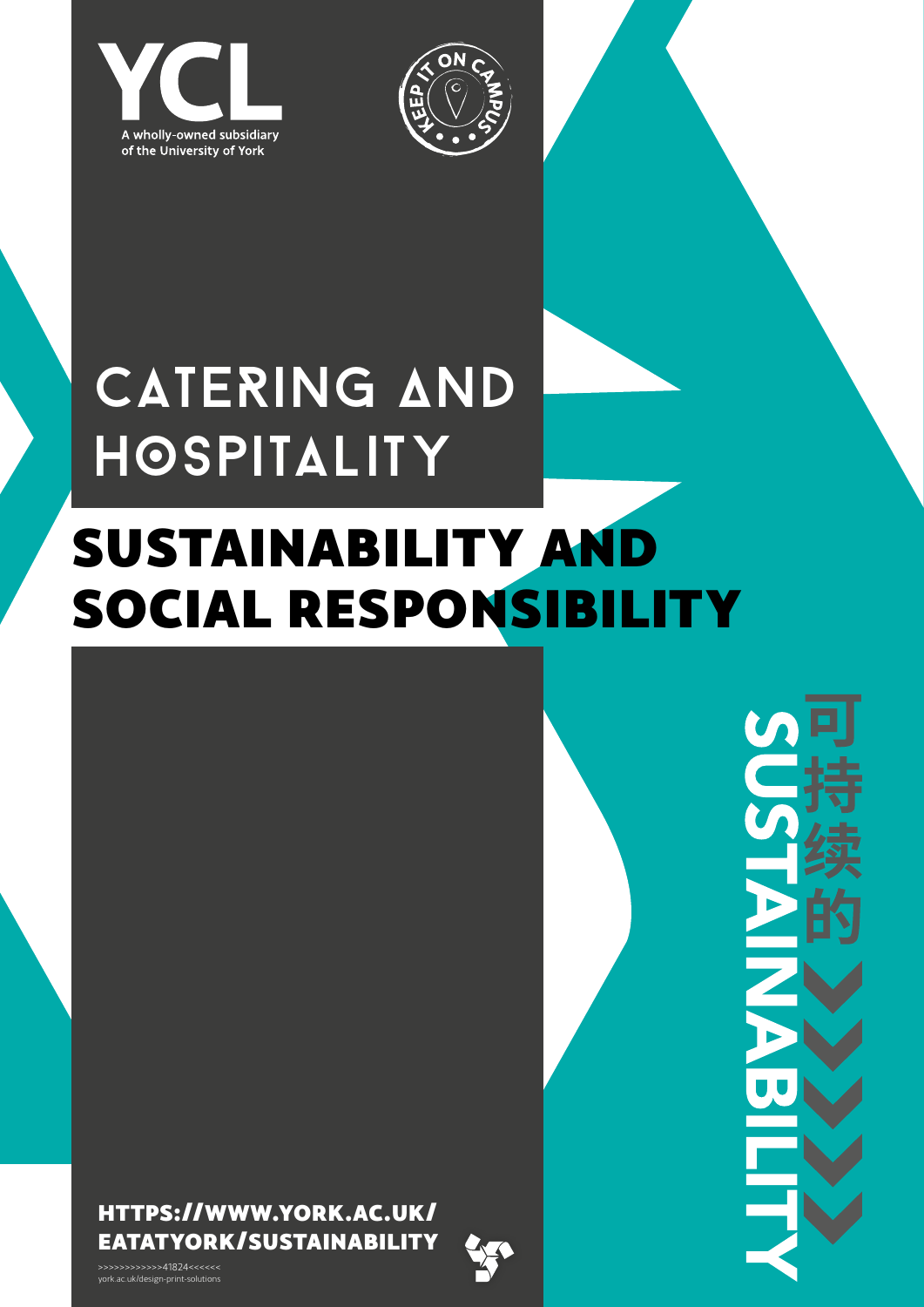# **YCL**

Commercial Services Catering and Hospitality plays a key role in the provision and support of more sustainable choices for our customers. Commercial Services strive to incorporate environmental and social considerations into the procurement, production and delivery of our services.

As part of the University's commitment to be an anchor institution for the local communities,

Commercial Services endeavours to source local, smaller suppliers and products wherever possible giving thought to financial sustainability. We encourage our suppliers and contractors to minimise negative environmental and social effects associated with the products and services they provide. Our commitment to environmental sustainability runs throughout our organisation, and we are committed to longterm sustainability in every area.

### **Why is sustainability important?**

Sourcing, producing and consuming food has a wide range of impacts on health and the environment, and universities have a responsibility to create benefits for their students, staff and visitors.

There is no single agreed definition of sustainable food, however.

The Sustainable Development Commission describes sustainable food as food and drink that:

- **If** Is safe, healthy and nutritious for consumers in shops & restaurants.
- **Provides equitable economic relationships across** the supply chain for farmers, processors and retailers, whose employees enjoy a safe and hygienic working environment whether in the UK or overseas.
- **Respects biophysical and environmental limits** in its production and processing, while reducing resource consumption and improving the wider environment.
- Respect the highest standards of animal health and welfare, compatible with the production of affordable food for all sectors of society.
- **Supports rural economies and the diversity of rural** culture, in particular through an emphasis on local products that keep food miles to a minimum.

These are key areas of concern which the Commercial Services Catering and Hospitality team want to address as part of our sustainable food strategy.

#### **In achieving this, we aim to:**

- Provide a choice of food options, dominated by healthy and sustainable food to our students, staff, commercial clients and visitors.
- Take seriously health and wellbeing issues and promote the benefits of eating healthily.
- **Contribute to thriving local economies and** sustainable livelihoods, both in the UK and in the producer countries for imported goods.
- **Continue to look for new initiatives to reduce our** carbon footprint and other resources such as water.
- **Encourage our suppliers and contractors to** minimise negative environmental and social impacts associated with the products and services they provide.

#### **To help meet our aims we will:**

- **Set sustainable targets and measure our** performance against these annually.
- **Work with our suppliers to progress the** sustainability agenda.
- **Enhance staff, customers and suppliers awareness** of relevant environmental and the social effects of a sustainable diet via promotional guidance, product information and awareness campaigns.
- Review the Policy annually, amend targets and communicate findings to customers.
- **Work with the University Sustainability Team to** follow best practice and ensure aims are aligned with the University strategic aims.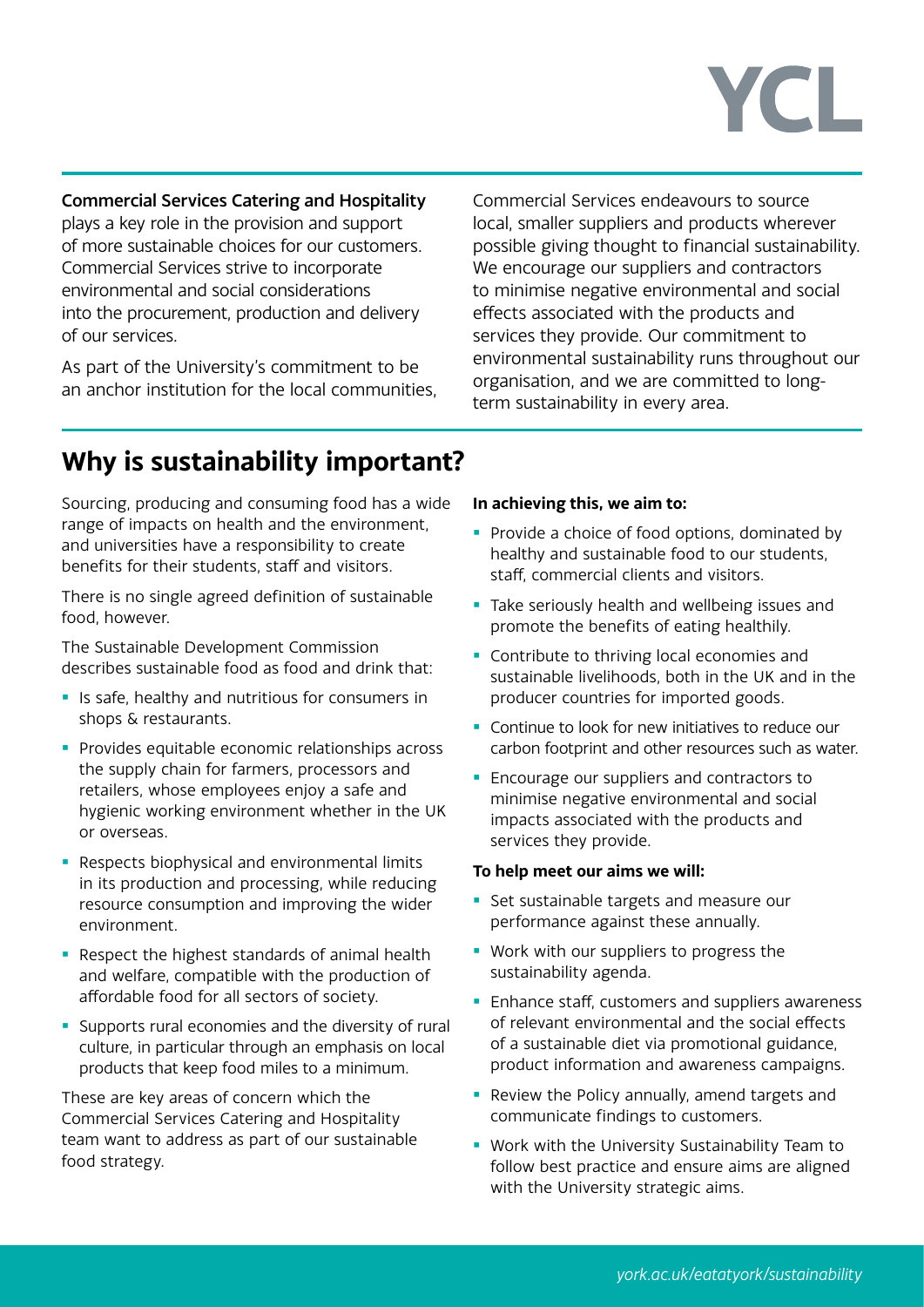# YCL

### **What are we doing?**

We are constantly striving to make our operations more sustainable.

Our menus are prepared using fresh, and where possible, seasonal ingredients by our kitchen teams on campus. We are actively working to source food and drink locally and regionally (we define this as Yorkshire and Humberside region) and, where appropriate, reflect the food of our region.

Our suppliers are nominated and regulated through our membership of TUCO (The University Caterer's Organisation) or via local University contracts.

#### **In our procurement we:**

- **Make decisions based on a balance between** economic, social and environmental factors to achieve best value for money, aligning with the Social Value Act 2012.
- Take account of whole life costs where applicable to ensure sustainability and minimise impact on the environment.
- Set specifications for products and services, which include sustainable, renewable and recycled resources and processes, considering the end of life options to ensure minimal impact on the environment.
- **Comply with legislation relating to sustainability** and the environment.
- **Encourage best practise in all areas of** procurement, such as reducing paper-based transactions within the purchase-to-pay cycle using an e-purchasing system.
- **Work with suppliers to encourage better** processes and improvements to the supply chain and the products and services supplied, encouraging these organisations to register with the NETPositives Engagement tool.
- **Continue to develop the use of Fair Trade and** other ethically traded products and services.
- **Use seasonally available ingredients where** possible, to minimise energy used in food production, transport and storage.
- **Encourage Small and Medium Enterprises** (SME's), local and regional suppliers to bid for supply agreements. Our range of local suppliers currently include M&K Butchers, Delifresh, Haighs Bakery, Fowler Seafood, Hodgson fish, York Brewery, PP snack, Fields and Fawcetts and York Coin.
- **Exclude fish identified as most at risk by the** Marine Conservation Society and only use fish from sustainable sources, such as those accredited by the Marine Stewardship Council. All MCS fish chosen is nominated with suppliers and added to our core list of products that may be purchased by our staff.
- Communicate this policy to staff and customers.
- Review this policy annually

We are constantly striving to make our operations more sustainable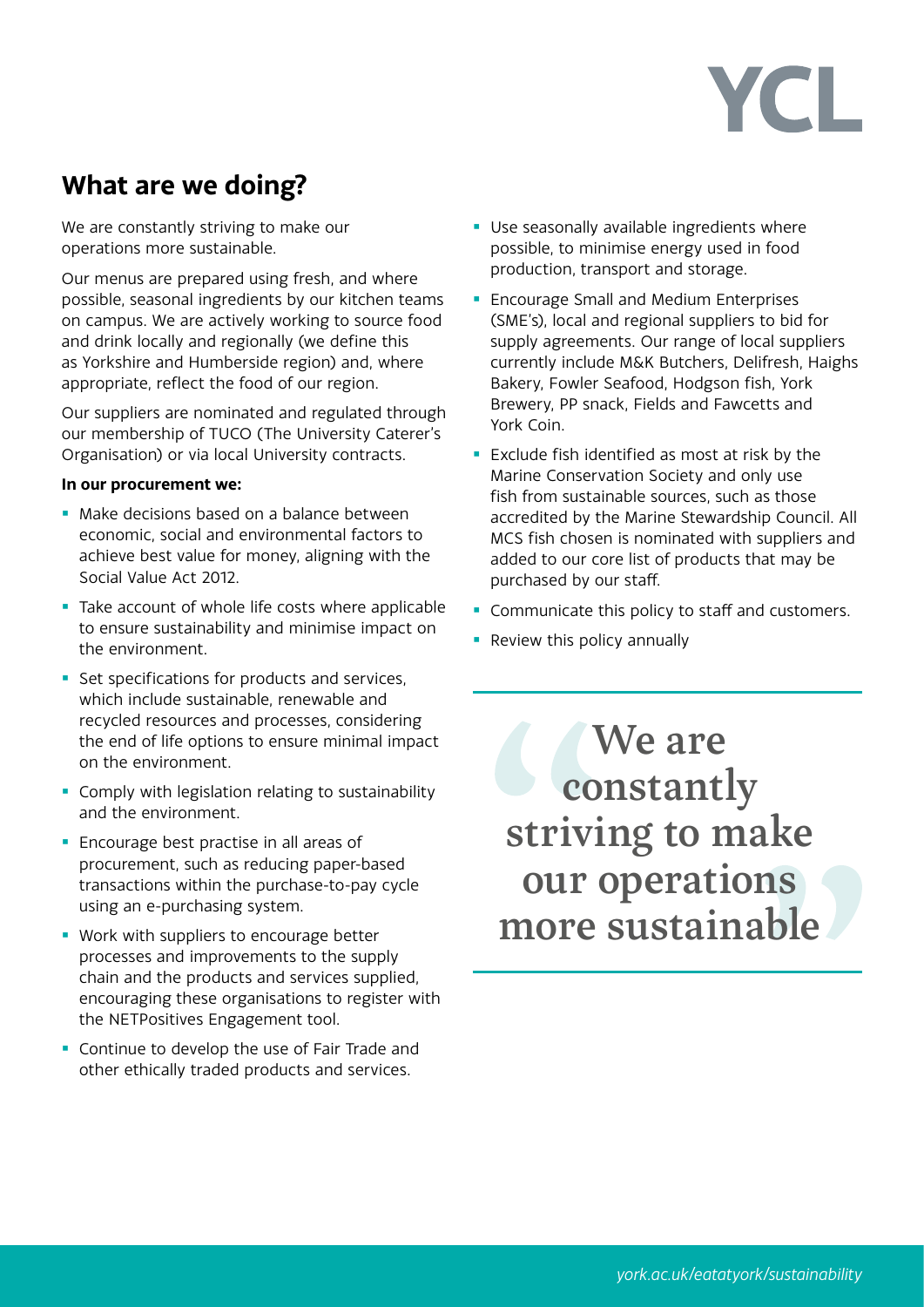# YCL.

#### **In our menu development, food production and service, we:**

- **Endeavour to reduce the amount of meat and** dairy used and increase the number of vegetarian and vegan dishes available.
- **Endeavour to increase provision of healthy** food options.
- Offer a range of products based on raw materials from ethical and sustainable sources in all our cafes and restaurants.
- **Increase the use of seasonal vegetables and fruits** wherever possible.
- Only put sustainable fish on menus working to the MCS "fish to eat" list of fish. Commercial Services Catering and Hospitality will never purchase fish on the MCS "red listed".
- **Ensure that our meat comes from local suppliers** who demonstrate the highest standards of animal welfare and ensure that livestock are fed on traceable foodstuffs which are sustainable.
- **Use of only free range "Red Lion" stamped whole** eggs in all our kitchens.
- Reduce of artificial additives, salt and added sugar by production of menu items on sites and eliminating the use of GM food.
- Only provide Fairtrade or Rainforest Alliance teas and coffees in all our outlets and delivered catering, alongside a range of Fairtrade snacks, confectionary, cakes and juices.
- **Introduced a "bring your own Cup" scheme in** all our outlets and delivered catering, reducing the use of disposable cups, with an aim to see at least a reduction a reduction of at least 50% in the use of disposable cups by 2020.
- **Introduced our "YorCup" scheme which** encourages the reduction of plastic cup use. Outlets sell reusable cups and wash them for reuse, whilst giving a discounted drink price.
- Make tap water available in all our outlets, where customers own bottles can be refilled, thus reducing single-use plastic waste.
- **Encourage students on Catered packages to** bring their own take away boxes should they want to take their food away.
- **Supply Belu water in our delivered catering** services. This company uses ethical glass for their bottles and donate their profits to WaterAid.
- **Reduce packaging, labelling, transportation and** delivery by producing food on sites.
- Reduce delivery packaging through the use of reusable delivery crates by fruit and veg suppliers, meat suppliers, bread suppliers and our in house bakery.
- Reduce the use in the number of chemicals that are hazardous to the environment by the use of the latest technologies in dishwashing machinery and careful measurement of chemicals with automated dosing units.

### increase provision of healthy food options

Reduce packaging, labelling, transportation and delivery by producing food on site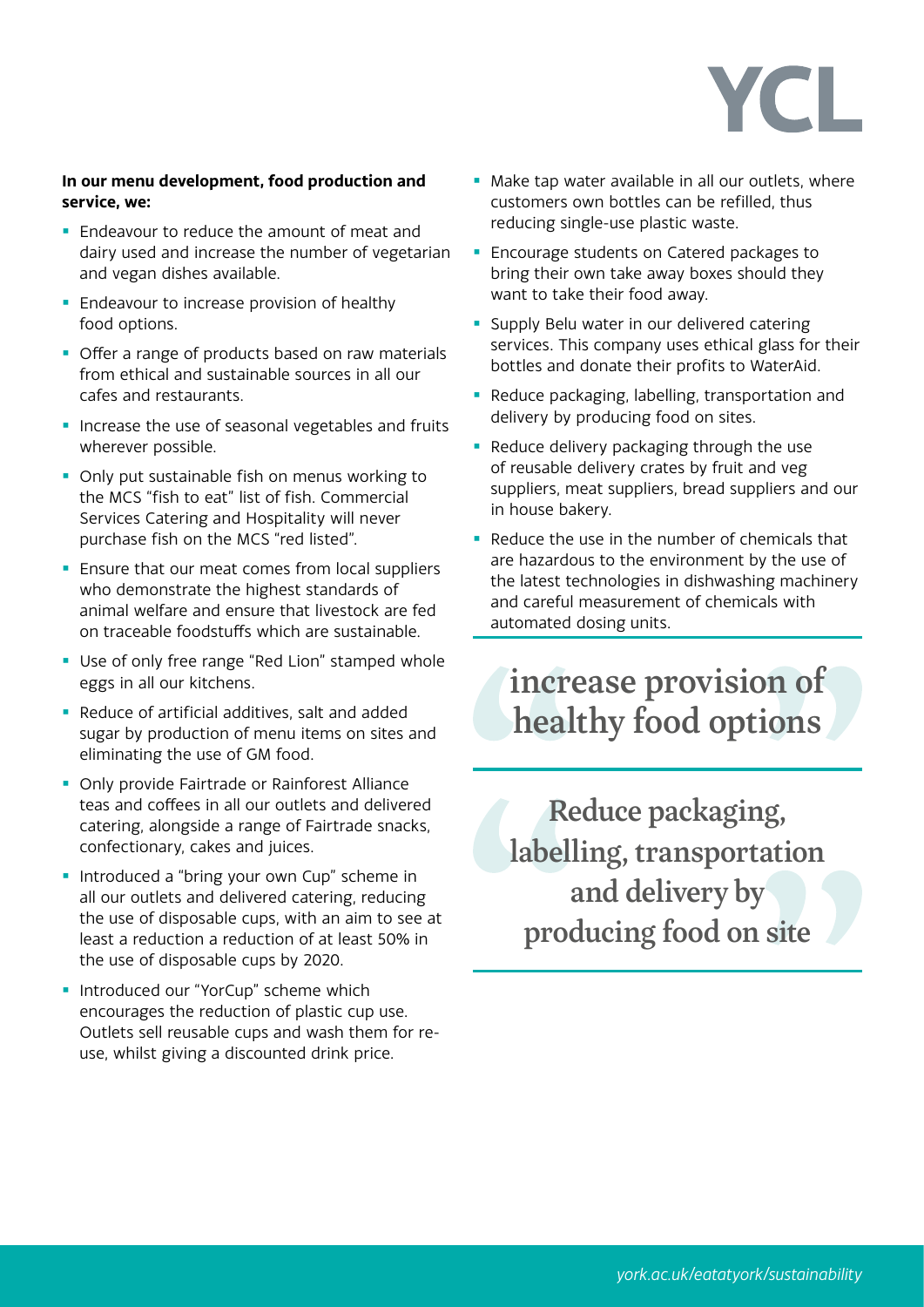# YCL.

#### **In our recycling and waste management we:**

- **Strive to reduce the amount of waste whilst** balancing customer demand for convenience packaging and disposables for food and beverages.
- **Ensure that 0% waste goes to landfill.**
- Have replaced plastic cutlery with wooden cutlery in all of our outlets.
- Removed plastic straws and reduce the use of single use plastic where possible.
- **Use reusable trays when delivering** food via Cucina.
- **Ensure that our take away coffee cups are** recyclable or compostable.
- **Equipped all our back of house and front of** house outlets are with recycling bins.
- **Recycle cardboard, plastic, plastic outer** packaging waste and glass.
- **Dispose of cooking oil by having it turned** into bio fuel.
- **Recycling our food waste into bio fuel** and compost.
- Send non-recyclable waste to a specialist waste plant to be used to to produce electricity.
- **Explore opportunities to deal with unsold food in** collaboration with social enterprises.

We are continuously seeking to lessen our impact on the environment, consulting our academic staff for input, looking at new products, technologies and re-assessing our working practices wherever needed.

### Ensure that **0%** waste goes to landfill

Removed plastic straws and reduce the use of single use plastic